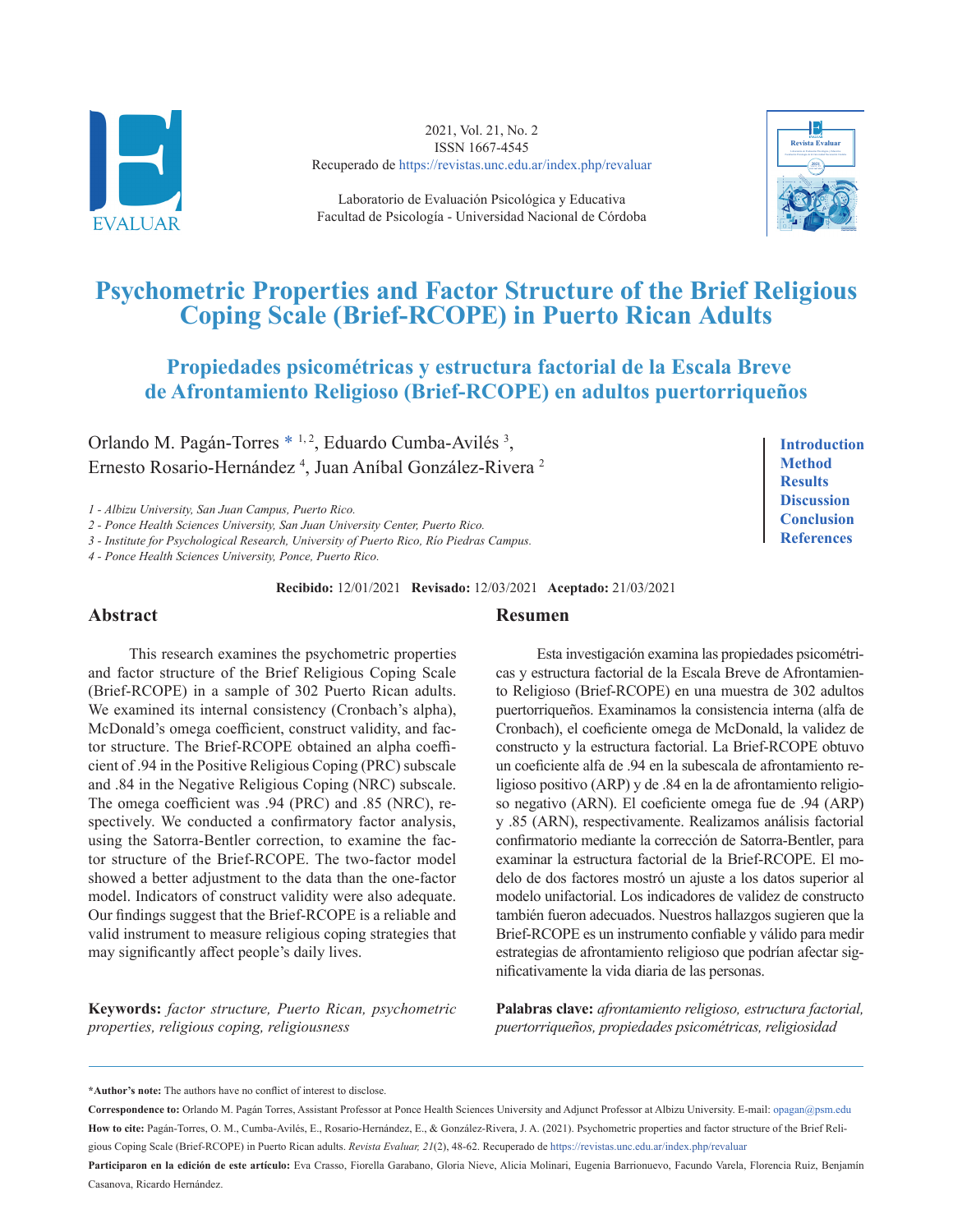#### <span id="page-1-0"></span>**Introduction**

Research studies reveal that religious/spiritual involvement is associated with better health ([Koenig, 2012,](#page-13-0) [2015](#page-13-1); [Oman & Syme, 2018](#page-13-2)). The documented findings concerning the impact of religious/spiritual involvement on health are closely associated with the use of religious coping (RC) strategies ([Gerber, Boals, & Schuettler,](#page-12-1) [2011](#page-12-1); Gonçalves, Lucchetti, Menezes, & Vallada, 2015; [Pargament, 1997](#page-13-3)). RC is a strategy based on religious beliefs and practices to prevent and alleviate the negative consequences of stressful events ([Pargament, 1997](#page-13-3)).

Religiosity is a relevant dimension of Puerto Ricans' culture and lifestyle. According to the Pew Research Center survey ([2014](#page-14-0)), 89% of Puerto Ricans living on the island self-perceive as Christians, distributed in Catholic Christians with 56%, followed by Protestant Christians with 33%, while 8% are unaffiliated and 2% who identify themselves as "other", which could include minority religious groups. Therefore, it is not surprising that religious and spiritual beliefs play a significant role in the majority of Puerto Ricans' daily life and culture (Agosto-Cintrón, 1996; [Scarano, 2008](#page-14-1)).

There are several reasons to argue the importance of measuring the religious and spiritual dimensions. First, research reveals that these dimensions can affect people's health in physical, emotional and social aspects when used as positive or negative coping mechanisms ([Bonelli](#page-12-2) [& Koenig, 2013](#page-12-2); [Koenig, 2012](#page-13-0); [Oman & Syme;](#page-13-2) [2018](#page-13-2)). Second, on many occasions, the main complaint of patients/clients who attend therapy is related to religious/spiritual aspects ([American](#page-12-3) [Psychiatric Association, 2013](#page-12-3)). Therefore, the measurement of these constructs will provide more information on the role of religious and spiritual dimensions in people's lives. Third, a

close examination of religiosity and religious coping strategies could help us understand the global vision of the patient/client and strengthen the therapeutic relationship ([Richards & Bergin,](#page-14-2) [2014](#page-14-2)). Fourth, the information obtained could be relevant in the development of a treatment plan consistent with the needs of the client/patient ([Richard & Bergin, 2014](#page-14-2)). Last, the assessment of these dimensions could help professionals understand the role of spirituality and religiosity in client/patient health care (Gonçalves et al., 2015).

[Pargament \(1997\)](#page-13-3) defines coping as "the search for meaning in times of stress" (p. 90). In addition, religious coping is defined as the different ways of understanding and handling negative life events that are related to the sacred ([Pargament & Raiya, 2007](#page-14-3)). [Pargament \(1997\)](#page-13-3) originally developed the *religious coping* construct. This author proposes that religion is one of the ways in which individuals can cope with their life situations through positive and negative strategies that emerge from their religious beliefs and practices. [Pargament, Koenig and](#page-14-4) [Perez \(2000\)](#page-14-4) developed the first validated instrument to measure religious coping: The Religious Cope (RCOPE). This scale, in its original form, had 105 items distributed in 21 sub-scales. As reported in the study, the reliability estimates of the instrument subscales were high. Specifically, the RCOPE showed a Cronbach alpha internal consistency of .80 or more for all subscales except for two dimensions: *marking the religious limits* (.78) and the *reassessment of the power of God* (.61)

 Later, a short version of the RCOPE was developed. The Brief Religious Coping Scale (Brief-RCOPE) includes 14 items as a result of conducting several exploratory factor analyses (EFA) with different samples ([Pargament, Smith,](#page-14-5) [Koenig, & Perez, 1998](#page-14-5); [Pargament, Feuille, &](#page-13-4) [Burdzy, 2011](#page-13-4)). This measure has the advantage of measuring religious coping strategies in a short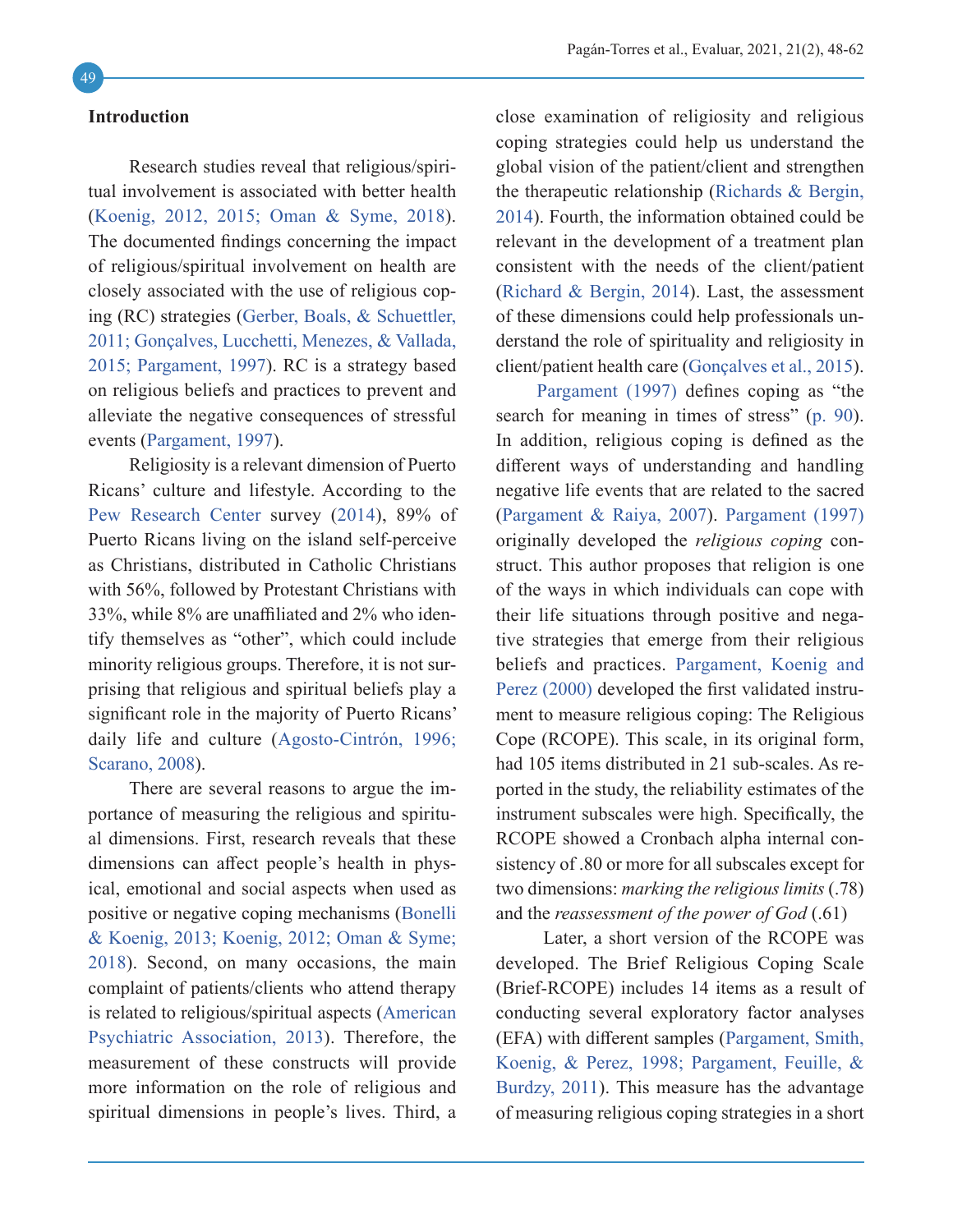time. The scale consists of 14 items in four-point Likert-type format ranging from *Not at all* to *Very much*. The items are distributed in two dimensions classified as positive religious coping (PRC) and negative religious coping (NRC), as shown by both EFA and a confirmatory factor analysis (CFA) conducted by the authors on two samples ([Pargament et al., 1998](#page-14-5)). The model fit indexes obtained for the CFA two-factor model were adequate. In their review, [Pargament et al. \(2011\)](#page-13-4) reported that Cronbach's alphas for the NRC were generally lower than those for PRC, with median values for the PRC scale being .92 and .081 for the NCR.

The psychometric properties and factor structure of the Brief RCOPE have been examined in a diversity of countries and populations. For instance, in a sample of 403 Iraqi secondary school students, and following a principal component analysis (PCA), with both varimax and oblimin rotations, PRC and NRC subscales had Cronbach's alphas of .86 and .82, respectively ([Al-Hadethe, Hunt, Thomas, & Al-Qaysi, 2016](#page-12-4)). Also using a PCA but with a promax rotation, [Mohammadzadeh and Najafi \(2016\)](#page-13-5) examined the structure of the Persian version of the Brief RCOPE among 339 Iranian university students (mean age  $= 27.30$  years). They reported alpha coefficients of .79 for the PRC and .71 for the NRC components extracted, using the eigenvalue > 1.0 criteria. The components showed the same item organization as the original English version. In these two previous studies, the authors did not report the correlation among the components or the observed subscales scores. On the other hand, in three Greek-Orthodox samples, and using an EFA with unweighted least squared extraction and promin oblique rotation, the B-RCOPE showed a two-dimensional factor structure with remarkable stability across the samples corresponding to the PRC (Factor 1) and NRC (Factor 2) dimensions.

Cronbach's alphas were .91 - .96 and .77 - .92 for the PRC and NRC factors, respectively ([Paika et](#page-13-6) [al., 2017](#page-13-6)). The authors reported factor inter-correlations ranging from .33 to .51 in the sub-samples, and a value of .44 for the entire sample. In 2 out of 3 sub-samples, and in the combined sample, item 13 (demonic reappraisal) showed higher loadings on Factor 1, although a higher loading on Factor 2 was expected.

The complexity of the loadings of item 13 was also documented in a study with 170 Brazilian adults with end-stage renal disease, in which the PRC ( $\alpha$  = .83) and NRC ( $\alpha$  = .75) dimensions were identified after a PCA with varimax rotation (Ramirez et al., 2012). No data was reported on components inter-correlation. In another study conducted in Brazilian adults ([Esperandio, Escudero, Fernandes, & Pargament,](#page-12-5) [2018](#page-12-5)), the authors split the sample in two: one for conducting an EFA  $(n = 249)$  and the other  $(n = 276)$  to perform a CFA. In the EFA sample (principal axis factoring extraction with varimax rotation), a two-factor solution was reported, with alpha coefficients of .89 and .85 for the PRC and the NRC, respectively. This factor structure was tested with a CFA in the second sample and adequate model fit indexes were observed. In addition, an average variance extracted of .50 (minimum size recommended) was found for each factor, with a composite reliability of .87 for the PRC and .84 for the NRC. Data on the inter-factor correlation was not provided, nor the path diagram of the CFA, although the factors were considered orthogonal in the EFA. In a third study conducted with a Brazilian Portuguese version, [Freitas et al. \(2015\)](#page-12-6) used the Brief RCOPE in 147 adults (73.5% Roman Catholics) with inflammatory bowel disease. The authors conducted a PCA with varimax rotation and an eigenvalue > 1.5 as the criteria for component retention. Two components were retained which were consistent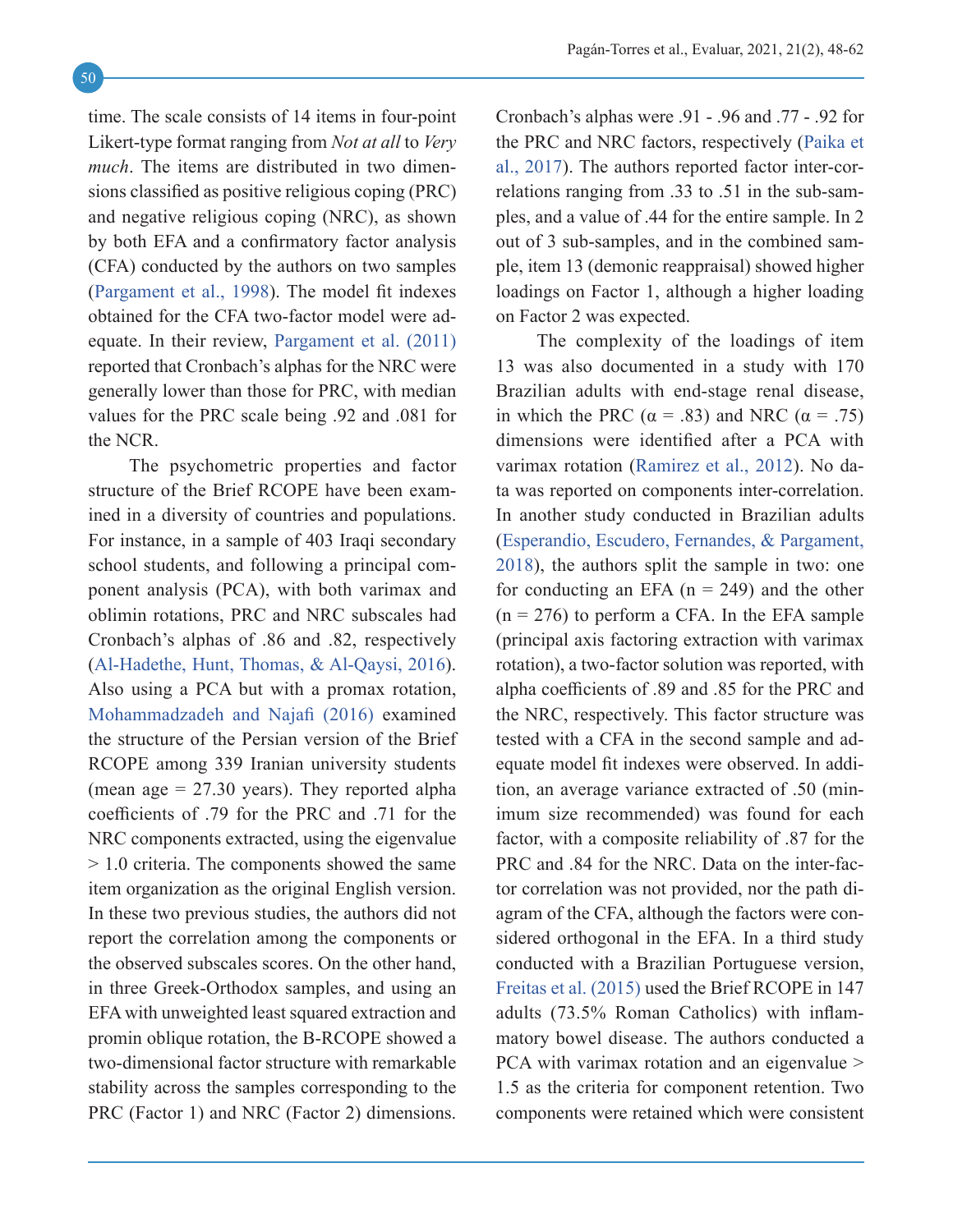with the PRC (Factor 1,  $\alpha$  = .87) and NRC (Factor 2, α = .74) dimensions. Item 14 (*Questioned the power of God*) showed the lowest loading with its respective component (.31). The authors kept this item even when it did not meet their cut-off criteria (a loading  $\geq$  .40).

Spanish versions of the Brief-RCOPE have been used at least for the past 14 years. As far as can be ascertained, the first Spanish version of this measure was developed by Rivera-Ledesma and Montero-López (2007). In two samples (sample 1,  $n = 129$ ; sample 2,  $n = 209$ ) of Mexican adults aged 50 and over (88% Catholics), these authors found internal consistency (alpha) values ranging from .82 to .83 for the PRC and from .60 to .65 for the NRC. When they removed item 13 from the NRC subscale, its alpha values were .62 and .67, respectively. The authors then submitted data from the larger sample to a PCA with varimax rotation, using the eigenvalue  $> 1.0$  criteria to determine the number of components. Although they found four components in the initial analysis, only the PRC showed a configuration identical to the original version. Only three items loaded on the NRC component, yielding an alpha coefficient of .50. The internal consistency of the PRC ( $\alpha$  = .83) and NRC  $(\alpha = .61)$  was also reported in a study in which Robles-García et al. (2014) used the Spanish Brief RCOPE in a sample of Mexican patients with paranoid schizophrenia. However, in this study, the factor structure of the scale was not examined. [Martinez and Sousa \(2011\),](#page-13-7) on their behalf, used a Spanish version of the scale in a sample of 121 Mexican-American adults with type 2 diabetes (82% Catholics). In their first PCA, they found three factors with eigenvalues > 1.0, with the third factor being composed by items 6 and 7. After excluding those items, additional PCAs (with oblimin and varimax rotations) revealed a two-component solution in which item 13 did not load onto any of them. Cronbach's alpha values for the 5-tem PRC and the 6-item NRC were of  $.85$  and  $.86$ , respectively.

However, the Brief-RCOPE bifactor structure was replicated in a sample of 442 Spanishspeaking Chileans aged 18 to 83 years who had been exposed to traumatic events (García, Oyanedel, Páez, & Arias, 2021). The measure obtained a Cronbach's alpha of .94 for the PRC subscale and .79 for the NRC dimension. In this study, the authors used a CFA with the robust weighted least square estimation due to the lack of multivariate normality of the data. Model fit indexes yielded excellent results. The correlation among the PRC and NRC factors was .35. In a fifth study conducted with a Spanish version of the scale, [Mezzadra and Simkin \(2017\)](#page-13-8) used the Brief RCOPE with 200 Catholic students from Buenos Aires, Argentina (aged 14 to 18 years). The authors analyzed data with a polychoric correlation matrix using a CFA and obtained adequate goodness of fit indexes for a two-factor structure. Alpha coefficients for the PRC and NRC were .83 and .72, respectively.

The scientific study of religion and spirituality from a mental health perspective in Puerto Rico has increased in recent years (González-Rivera et al., 2019; Pagán-Torres, Sánchez-Galarza, Tollinchi-Natali, & González-Rivera, 2017). Currently, there are wide varieties of religious and spiritual measures validated with Puerto Rican samples (Pagán-Torres & González-Rivera, 2019). Recently, González-Rivera and Pagán-Torres (2018) validated in Puerto Rico a religious coping scale with 350 adult participants. The measure obtained a Cronbach's alpha internal consistency of .95. This scale is based on the [Lazarus and Folkman \(1986\)](#page-13-9) Transactional Model of Stress and Coping, which conceptualizes coping styles in two dimensions: internal and external coping strategies. The first study in which a Spanish version of the Brief RCOPE was used in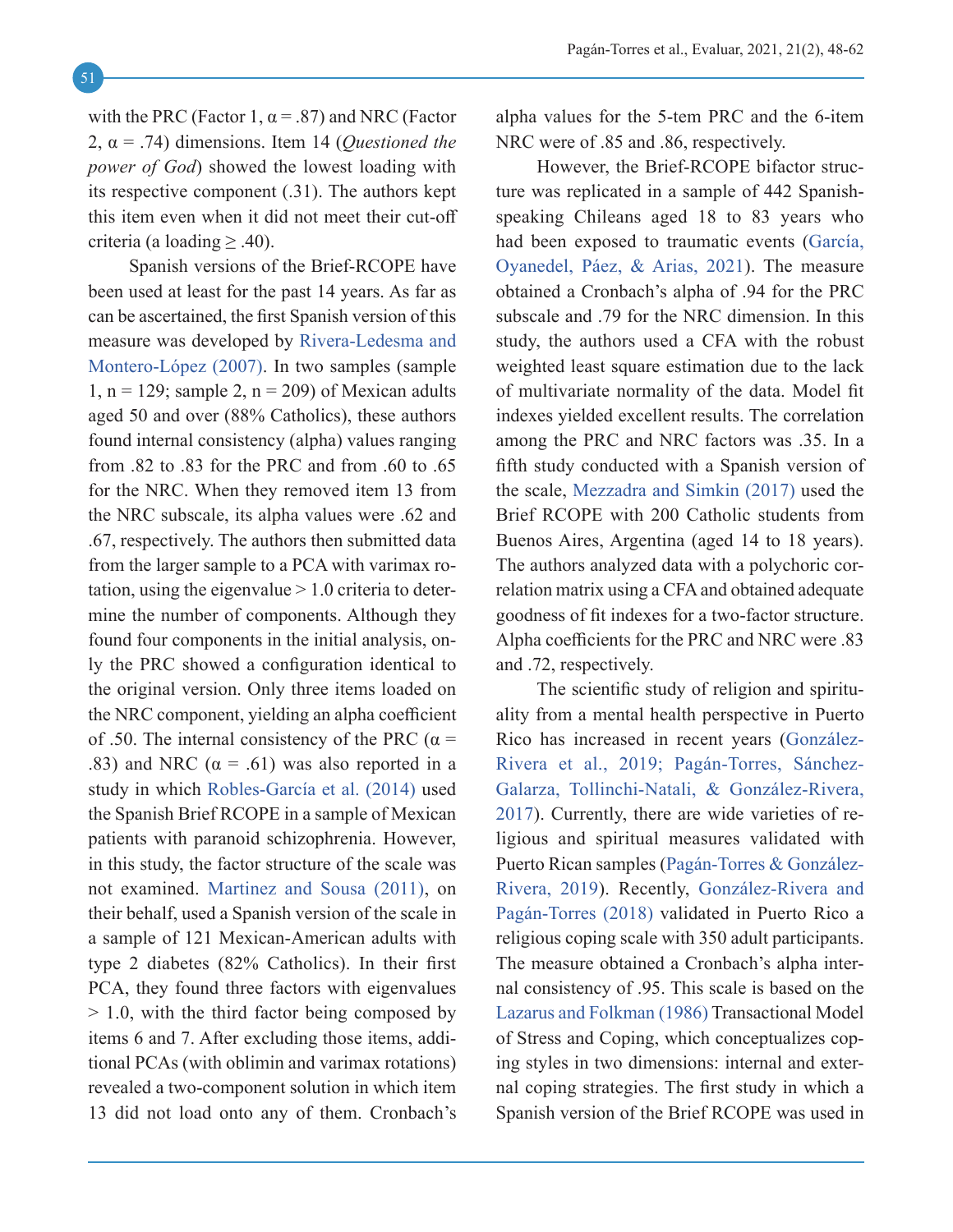Puerto Rico was conducted with a sample of 70 Puerto Rican adult patients (61% Catholics) with cancer (Rodríguez-Carrión, Sayers-Montalvo, & Martínez-Taboas, 2011). Nevertheless, no data about the psychometric performance of the scale in that sample was provided. Years later, Colón-Rivera (2014) translated into Spanish and validated the Brief RCOPE with 226 Puerto Rican adults. The psychometric properties of the instrument revealed a reliability coefficient of .93 for the PRC subscale, and .88 for the NRC subscale. However, the factor structure of the Brief RCOPE has not been explored in a sample of Puerto Ricans.

Therefore, this study has the following aims. First, (a) to examine the factor structure (unidimensional or multidimensional) of the Brief RCOPE, using CFA with the maximum likelihood estimation, in a sample of Puerto Rican adults, given thatthe state of the research literature reflects a lack of evidence on the factor structure of the Brief RCOPE in Puerto Ricans (Pagán-Torres & González-Rivera, 2019). Second, (b) to examine the reliability of the Brief RCOPE through Cronbach's alpha internal consistency and McDonald's omega coefficient. Third, (c) to evaluate the corrected item-total correlation of each item and concurrent validity of each subscale. Finally, (d) to examine the construct validity, through the evidence of its convergent and discriminant validity, using the average variance extracted (AVE) and related statistics.

## <span id="page-4-0"></span>**Method** *Research design and procedures*

This research has an instrumental design consisting of a one-time assessment. This is a secondary analysis from a research study authorized by the Institutional Review Board (IRB) from Ponce Health Sciences University, Ponce,

Puerto Rico (protocol #1902005352). Once the IRB authorization was obtained, the recruitment of the participants began. The digital platform PsychData was employed to collect the online survey data. Online recruitment was achieved through the sharing of study information via social networks and emails. When the participants accessed the survey link, they proceeded to read the informed consent form, which explained all the information, the purpose, the procedures, and the benefits and risks of the research. If the participants agreed to participate, they proceeded to communicate their consent in the space provided in the digital form. In order to guarantee the protection of confidentiality, only an identification code was assigned in the database to record the data of the participants, but no identifying data was collected. After completing the informed consent form, participants proceeded to complete the sociodemographic data form, as well as the study measures.

## *Participants*

A non-probabilistic recruitment strategy was applied. The convenient sample consisted of 302 Puerto Rican adults. The sample average age was 35.79 years (SD = 12.14). The inclusion criteria were: (1) being 21 years of age or older, (2) possessing the ability to read and understand Spanish, (3) being Puerto Rican, and (4) being a resident of Puerto Rico. Table 1 shows the full sociodemographic characteristics of the participants.

#### *Measures*

*Sociodemographic Data Form.* This document included questions aimed to explore the profile of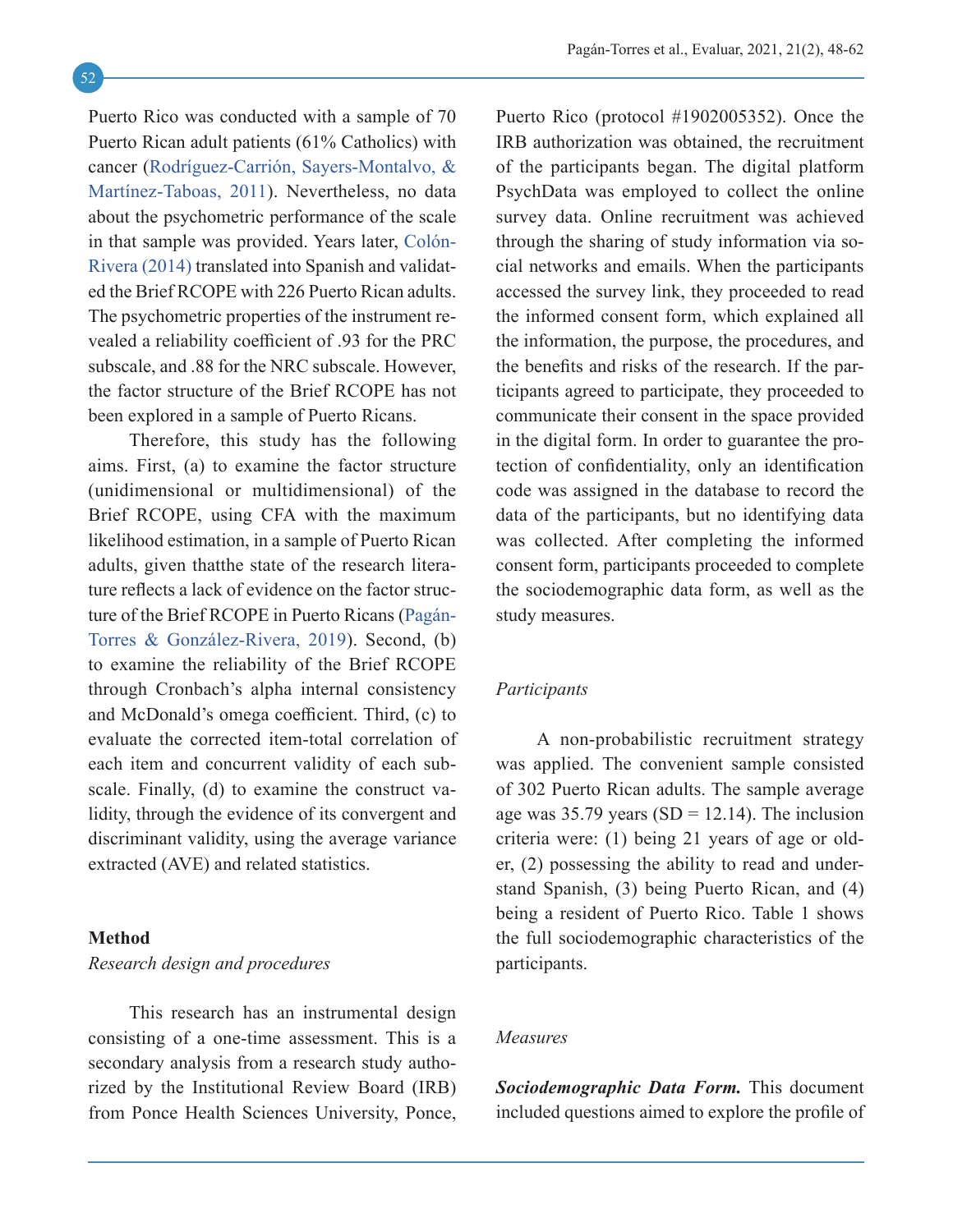## 53

#### **Table 1**

Sociodemographic Characteristics of the Sample.

| <b>Demographics</b>         | $\boldsymbol{f}$ | $\frac{0}{0}$    |                                                                  |                |      |
|-----------------------------|------------------|------------------|------------------------------------------------------------------|----------------|------|
| Sex                         |                  |                  |                                                                  |                |      |
| Male                        | 78               | 25.8             | Religious Affiliation                                            |                |      |
| Female                      | 224              | Catholic<br>74.2 |                                                                  | 124            | 41.1 |
| Age                         |                  |                  | Protestant (Evangelical,<br>Methodist, Baptists,<br>Pentecostal) | 116            | 38.4 |
| $21-29$                     | 134              | 44.2             | Adventist                                                        | $\overline{2}$ | 0.7  |
| 30-39                       | 66               | 21.9             | Islamism (Muslim)                                                | $\mathbf{1}$   | 0.3  |
| 40-49                       | 48               | 15.9             | Buddhism                                                         | 5              | 1.7  |
| 50-59                       | 41               | 13.8             | Santería                                                         | $\mathbf{1}$   | 0.3  |
| 60-69                       | 11               | 3.6              | None                                                             | 53             | 17.5 |
| $70 - 71$                   | $\sqrt{2}$       | 0.6              |                                                                  |                |      |
|                             |                  |                  | Importance of Religion                                           |                |      |
| <b>Marital Status</b>       |                  |                  | Nothing                                                          | 36             | 11.9 |
| Single                      | 148              | 49.0             | Somewhat                                                         | 57             | 18.9 |
| Married                     | 102              | 33.8             | Important                                                        | 80             | 26.5 |
| Widowed                     | 3                | $1.0\,$          | Very important                                                   | 129            | 42.7 |
| Divorced                    | 18               | 6.0              |                                                                  |                |      |
| Cohabiting (free union)     | 31               | 10.3             | Participation in religious activities                            |                |      |
|                             |                  |                  | Never                                                            | 59             | 19.5 |
| Annual Income (USD)         |                  |                  | Once a year                                                      | 79             | 26.2 |
| $$0 - 20,000$               | 150              | 49.7             | Monthly                                                          | 44             | 14.6 |
| \$21,000-30,000             | 47               | 15.6             | Weekly                                                           | 107            | 35.4 |
| \$31,000-40,000             | 34               | 11.3             | Daily                                                            | 13             | 4.3  |
| \$41,000-50,000             | 13               | 4.3              |                                                                  |                |      |
| \$51,000-60,000             | 18               | 6.0              | Participation in private religious                               |                |      |
| \$61,000 or more            | 40               | 13.2             | activities                                                       |                |      |
|                             |                  |                  | Never                                                            | 60             | 19.9 |
| <b>Academic Preparation</b> |                  |                  | Once a year                                                      | 28             | 9.3  |
| High school or less         | 14               | 4.6              | Monthly                                                          | 25             | 8.3  |
| Associate degree/technical  | 13               | 4.3              | Weekly                                                           | 53             | 17.5 |
| Bachelor's degree           | 84               | 27.8             | Daily                                                            | 136            | 45.0 |
| Master's degree             | 102              | 33.8             | <b>Note.</b> $N = 302$ .                                         |                |      |
| Doctoral degree             | 89               | 29.5             |                                                                  |                |      |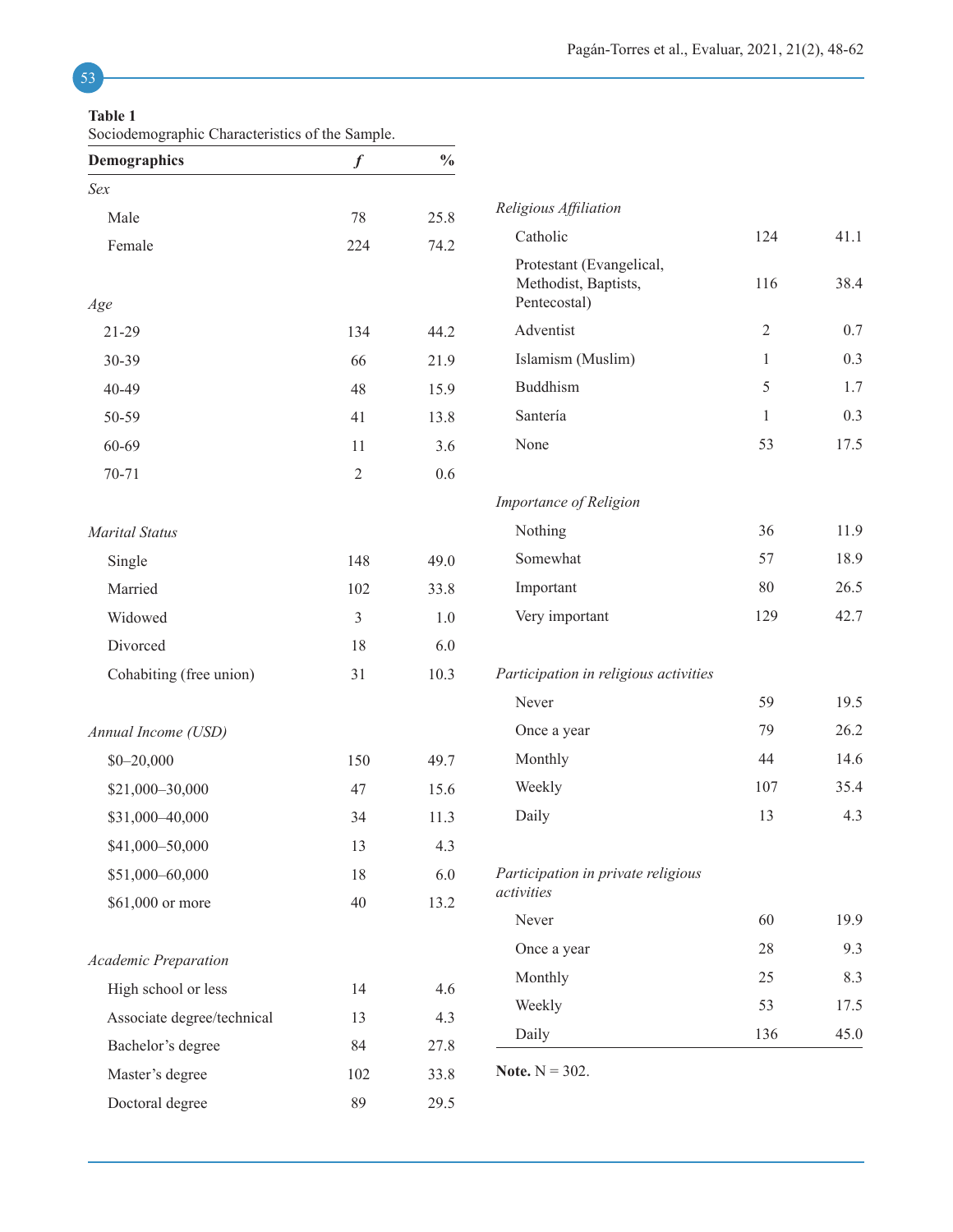the study participants such as the age, marital status, gender, annual income, religious affiliation, importance assigned to religion, participation in religious activities, and participation in private religious practices.

*Brief Religious Coping Scale (Brief-RCOPE; [Pargament et al., 1998\)](#page-14-5).* To measure religious coping, we used the Brief Scale of Religious Strategies (Brief RCOPE) described by [Pargament](#page-13-4) [et al., \(2011\)](#page-13-4). We used the Spanish version validated in the Puerto Rican population by Colón-Rivera (2014). The inventory measures PRC and NRC strategies based on the [Pargament \(1997\)](#page-13-3) theoretical model. The instructions of the Brief-RCOPE invite participants to think about the most stressful event they have experienced in the last year. Then, the scale presents a list of 14 RC strategies (e.g., *I looked for God's love and care*; *I looked for God's help to release my courage; I wondered if God had abandoned me*), and ask the respondent to indicate, on a four-point Likert-type response scale, the degree to which each strategy applied to them: 1 (*Not at all*), 2 (*Somewhat*), 3 (*Quite a bit*) and 4 (*Very much*).

#### *Data analyses*

The IBM SPSS version 27.0 program ([IBM](#page-13-10) [Corp., 2020](#page-13-10)) was used to perform most statistical analyses. Descriptive statistics were calculated through measures of central tendency (mean, mode and median) and use of percent and frequencies, to explore the sociodemographic characteristics of the sample. In addition, the items' discrimination index through corrected item-total correlation  $(r_{\text{bis}})$  were considered. Those items with correlations magnitudes greater than .30 had acceptable discrimination indexes ([Kline, 2005](#page-13-11)). The reliability of the measure was explored using the Cronbach's alpha and the McDonald's omega coefficients, both had to be equal or greater than .70 to be considered adequate ([DeVellis, 2017](#page-12-7)). In addition, the convergent validity of the Brief RCOPE was examined through the average variance extracted (AVE) as recommended by [Fornell](#page-12-8) [and Larcker \(1981\)](#page-12-8). To establish convergent validity, the AVE had to be equal to or greater than .50, thus establishing that 50% or more of the construct's variance was due to its indicators ([Fornell & Bookstein, 1982](#page-12-9)). Concurrent validity was examined through a Pearson correlation coefficient between the PRC subscale and ratings in areas such as *importance of religion*, *participation in religious activities* and *participation in private religious practices* (e.g., prayer, sacred texts readings) which were extracted from the sociodemographic data form. For the examination of concurrent validity, Pearson correlation values less than .35 were considered weak or low correlations; values between .36 and .67 were considered moderate correlations; values between .68 and .89 were considered high correlations, and, finally, values from .90 onwards were considered very high correlations ([Taylor, 1990](#page-14-6)). Finally, to determine the discriminant validity of each dimension, the value obtained by the individual AVE of each factor had to be higher than the maximum shared variance (MSV) and the average shared variance (ASV).

Using STATA version 15 program ([StataCorp, 2017](#page-14-7)), two CFAs were conducted with the robust maximum likelihood estimation method. Specifically, the Satorra-Bentler adjustments were employed, which is a recommended alternative when data is not normally distributed ([Satorra & Bentler, 2001](#page-14-8)), as it is the case in the current study's measurement. In order to examine how the proposed model adjusted to the data, the following assessments were conducted: the corrected Chi-square test ( $\chi^2_{sb}$ ), the ratio between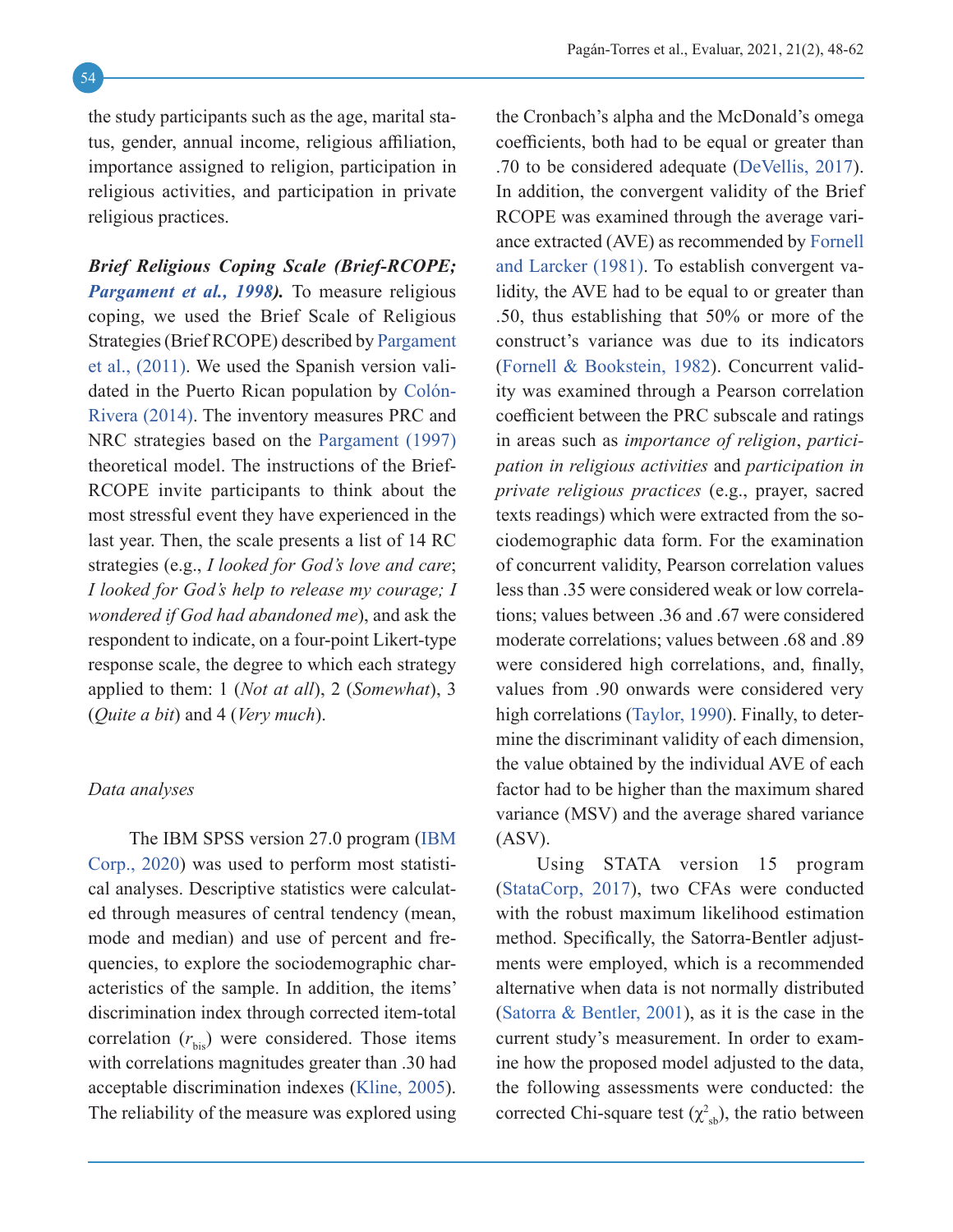the latter and the degrees of freedom  $(\chi^2_{sb} / df)$ , the corrected root mean square error of approximation ( $RMSEA<sub>sh</sub>$ ), the standardized root mean square residual (SRMR), the Tucker-Lewis index (TLI), the comparative fit index (CFI), and the Akaike information criterion (AIC). Values of  $\chi^2_{\rm sb}$ /*df* lower than 3.0 were indicative of a very good fit for the model, while values of 5.0 or below were considered acceptable. Values of RMSEA less than .08, and SRMR values less than .08 were indicative of an acceptable adjustment of the model ([Hooper, Coughlan, & Mullen, 2008;](#page-13-12) [Kline, 2011](#page-13-13)). Meanwhile, CFI and TLI values greater than .90 represented acceptable adjustment of the model ([Hooper et al., 2008;](#page-13-12) [Kline,](#page-13-13) [2011](#page-13-13)). In addition, we used the AIC to compare the models' parsimony. The model with the lower index shows a better adjustment ([Schumacker](#page-14-9) [& Lomax, 2010](#page-14-9)). For the purpose of examining the statistical significance of the changes in the fit of the models when comparing one to the other, the  $\Delta \chi^2_{\rm sb}$  test was conducted (also known as the Satorra-Bentler scaled Chi-square difference test) with a p value of .05. So, as to evaluate the magnitude or size of such changes, Cohen's *w* ([Cohen, 1988\)](#page-12-10) was employed, a coefficient whose suggested standards for a small (.1), medium (.3), and large (.5) effect are provided in parenthesis.

## <span id="page-7-0"></span>**Results**

## *Assessment of the normality assumptions*

Using SPSS 27.0 ([IBM Corp., 2020](#page-13-10)), the univariate normality assumption was tested using the Kolmogorov-Smirnov and the Shapiro-Wilks test. In both cases, the tests provided evidence that none of the 14 items had a normal distribution (*p* < .001). Tests for multivariate normality conducted with STATA also yielded results that revealed violations to the normality assumption [Mardia

mSkewness =  $62.61$ ,  $\chi^2$ <sub>(560)</sub> = 3186.91, *p* < .001; Mardia mKurtosis = 325.98, χ<sup>2</sup> (1) = 1752.54, *p* < .001; Doornik-Hansen test,  $\chi^2_{(28)} = 2443.01, p <$ .001). Given the lack of normality of data, and to correct its effect on the estimation of the standard errors of parameters and global model fit, we used the Satorra-Bentler adjustments as part of the maximum likelihood estimation in STATA.

#### *Confirmatory factor analyses*

To determine the factor structure of the Brief RCOPE (Spanish version), two CFA were performed using the robust maximum likelihood estimation method. The first model evaluated was the one-dimensional model, in which the 14 original items were loaded onto one factor (M1). The CFA showed that the one-factor structure did not obtain adequate goodness of fit indexes. Then, a second model (M2) was examined with a two-correlated factor structure, in which items 1, 2, 3, 4, 5, 6 and 7 loaded on a common factor identified in the literature as PRC, and the items 8, 9, 10, 11, 12, 13 and 14 loaded on a common factor identified in the literature as NRC. Although this model was superior to the one-factor model (Table 2), item 14 yielded low factor loading (< .40) in the NRC latent variable and affected the goodness of fit statistics of the model. Therefore, the model was re-specified (see Figure 1) by eliminating this item (M2a). At this stage, the CFA revealed that the revised two-factor model of the Brief RCOPE provided the best adjustment to the data [Corrected  $\chi^2 = 142.94$ ,  $p < .001$ ; Corrected RMSEA =  $.06$ ; SRMR =  $.07$ ; Corrected CFI =  $.96$ , Corrected TLI = .95; AIC = 7966.14 (see Table 2)]. Observed scores for the 7-item NRC factor and the 6-item version correlated at .99.

The examination of the statistical significance of the changes in the models using the  $\Delta \chi^2_{\rm sb}$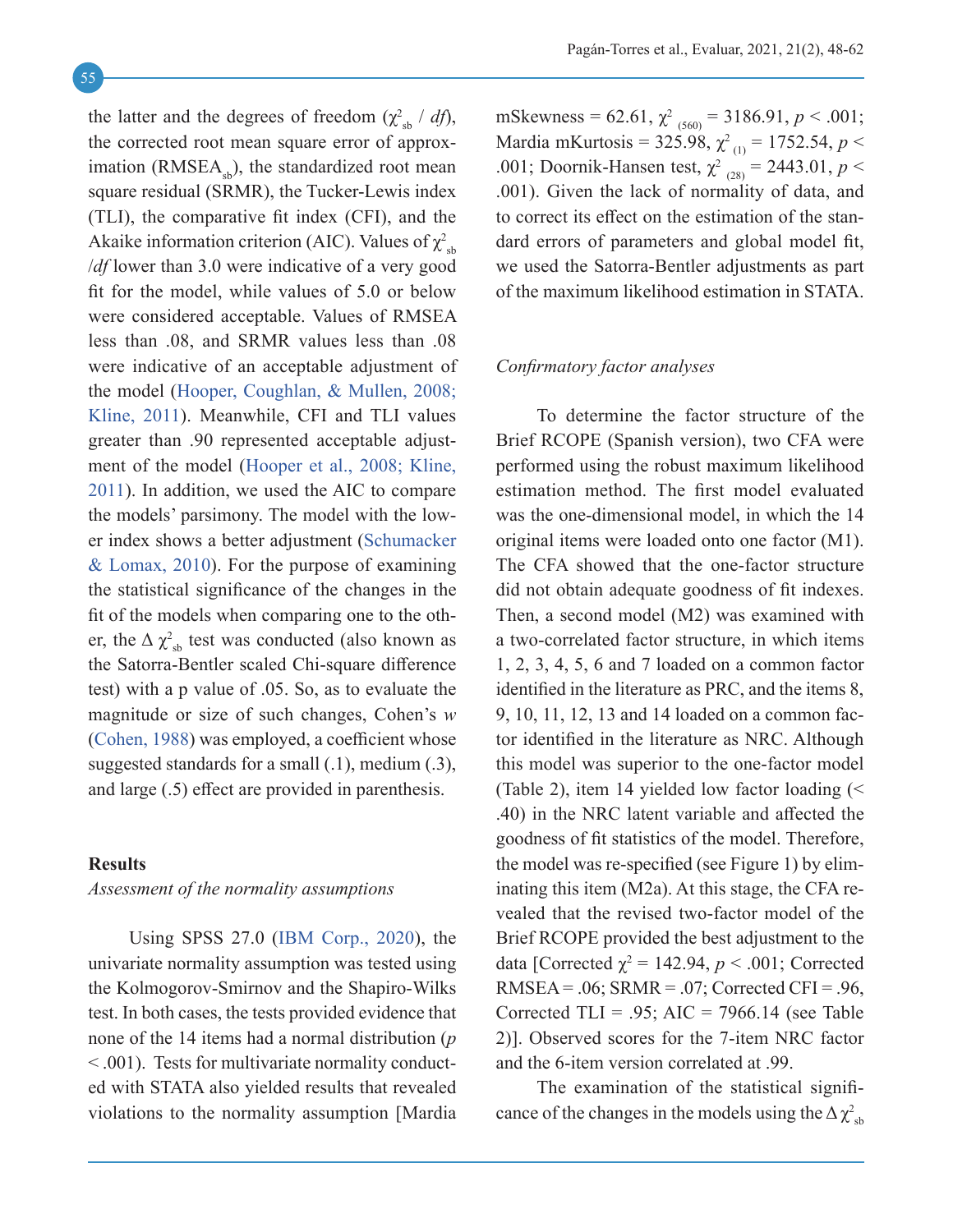test yielded a *p* value of less than .001. Cohen's *w* values for the M1 to M2 and the M2 to M2a comparison, which examined the size of the change in the  $\chi^2_{sb}$  value considering the change in degrees of freedom, were 1.30 (large size) and .12 (small

size), respectively. This suggests that the differences in the fit indexes between the models examined were not trivial, although were substantially greater from M1 to M2.

**Table 2**

Goodness-of-fit tests for analyzed models using robust maximum likelihood estimation.

| Model | $\chi^2_{\rm sh}$ | $\chi^2_{\alpha b}/df$ RMSEA <sub>ch</sub> SRMR CFI <sub>ch</sub> TLI <sub>ch</sub> AIC |                         |             | $\Delta \chi^2_{sh}$ ( $\Delta df$ )  |
|-------|-------------------|-----------------------------------------------------------------------------------------|-------------------------|-------------|---------------------------------------|
| M1    |                   | 701.47 9.11 .16 .20 .70                                                                 |                         | .64 9279.57 |                                       |
| M2    |                   | 194.93 2.57 .07 .10 .94                                                                 |                         | .93 8517.41 | $\Delta \chi^2_{\rm sh} (1) = 70.80$  |
| M2a   | 142.94 2.23       |                                                                                         | .06 .07 .96 .95 7966.14 |             | $\Delta \chi^2_{\rm sh} (12) = 50.25$ |

**Note.** Degrees of freedom for M1, M2 and M2a are 77, 76 and 64, respectively. M1 = one-dimensional model with 14 items;  $M2$  = two-correlated-factors model;  $M2a$  = two-correlated-factors model with 13 items (deleting item 14); sb = Satorra-Bentler adjustments;  $\chi^2_{sb}$  = corrected Chi-square Test;  $df$  = degrees of freedom; RMSEA<sub>sb</sub> = corrected root mean square error of approximation; SRMR = standardized root mean square residual;  $CFI_{sh}$  = corrected comparative fit index;  $TLI_{sh}$  = corrected Tucker-Lewis index; AIC = Akaike information criterion;  $\Delta \chi_{sb}^2$  = Satorra-Bentler scaled Chi-square difference test;  $\chi_{sb}^2$  values and  $\Delta \chi^2_{\rm sb}$  tests are significant at  $p < .001$ .



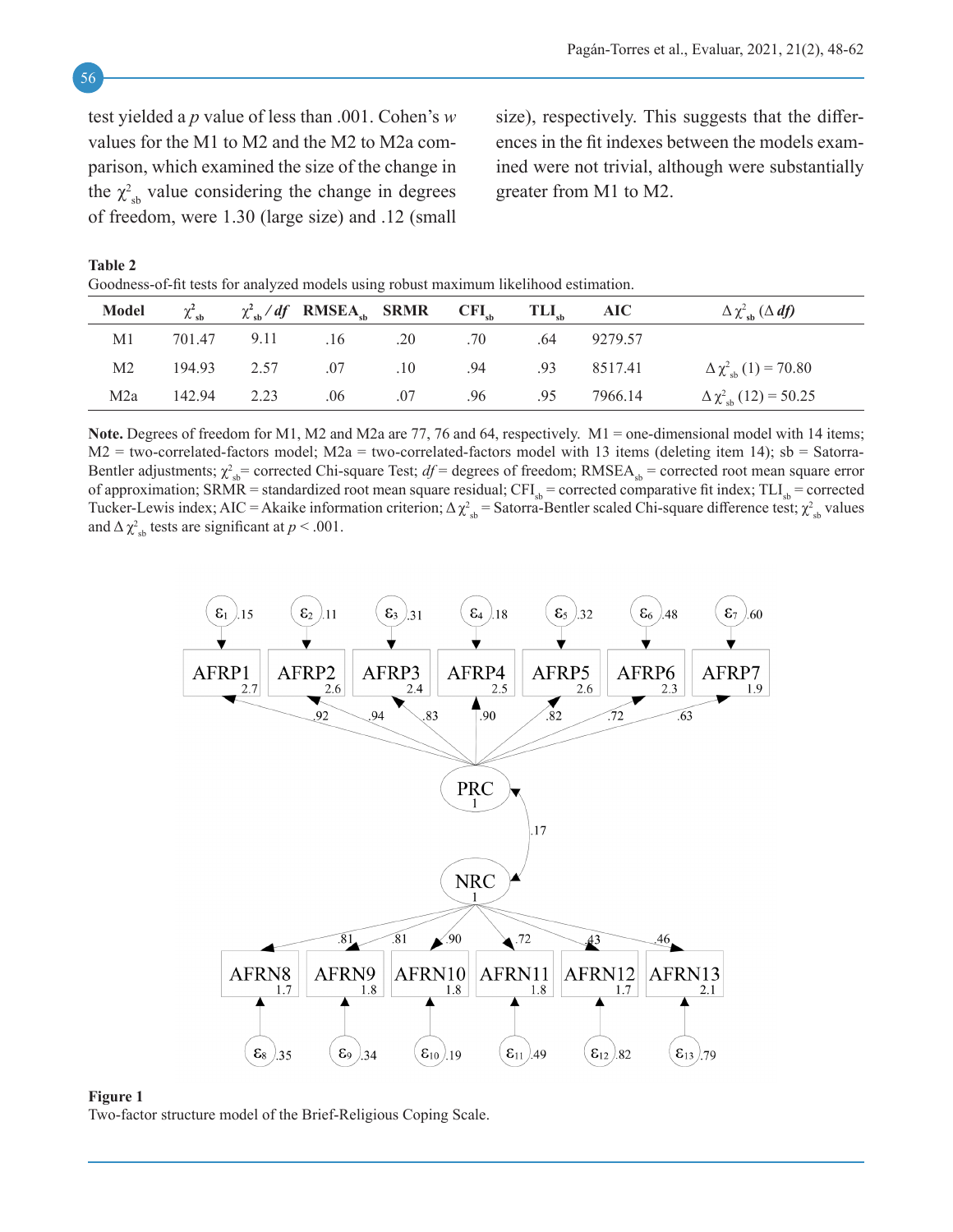| Twenter variance extracted, maximum shared variance and average shared variance. |                                |            |            |     |                 |                 |  |  |  |
|----------------------------------------------------------------------------------|--------------------------------|------------|------------|-----|-----------------|-----------------|--|--|--|
|                                                                                  | <b>Factors</b>                 | <b>AVE</b> | <b>MSV</b> | ASV | <b>Factor 1</b> | <b>Factor 2</b> |  |  |  |
| <b>Brief RCOPE</b>                                                               | Positive Reli-<br>gious Coping | .69        | .03        | .03 |                 | $.23***$        |  |  |  |
|                                                                                  | Negative Reli-<br>gious Coping | .51        | .03        | .03 | $.17**$         |                 |  |  |  |

**Table 3**

Average variance extracted, maximum shared variance and average shared variance.

**Note.** The value below the diagonal represents the correlation between latent factors, while the value above the diagonal represent the correlation among direct scores  $AVE =$  average variance extracted;  $MSV =$  maximum shared variance;  $ASV =$ average shared variance; Brief R-COPE = Brief Religious Coping Scale. \*\**p* < .01; \*\*\**p* < .001.

## *Reliability and Validity of the Brief-RCOPE*

All the Brief RCOPE items obtained discrimination indexes greater than .30 using the corrected item-total correlation technique as recommended [\(Kline, 2005](#page-13-11)). Table 4 shows the discrimination indexes of all items. In terms of the Cronbach's reliability, the PRC subscale obtained an excellent coefficient of .94 and the NRC subscale showed an alpha value of .84. The omega coefficient was .94 for the PRC subscale and .85 for the NRC subscale. The convergent and discriminant validity of the revised two-correlated-factor model was also examined through the AVE, ASV, and MSV. Results showed that the AVE values for both factors were higher than the values of MSV and ASV (see Table 3). Furthermore, the PRC subscale correlated positively and significantly with the importance toward religious belief  $(r =$  $.681, p \leq .001$ , participation in religious activities  $(r = .569, p < .001)$ , and participation of private religious practices ( $r = .568$ ,  $p < .001$ ). However, the NRC did not correlate with these variables. The results showed that the Brief-RCOPE has a good convergent and discriminatory validity.

#### <span id="page-9-0"></span>**Discussion**

The present study aimed to examine the psychometric properties and factor structure of the Brief-RCOPE. The CFA showed a satisfactory fit with the data to the bifactorial structure of the Brief-RCOPE, particularly the model. These results are consistent with other studies conducted in Spanish-speaking countries, such as Chile (García et al., 2021), Argentina ([Mezzadra &](#page-13-8) [Simkin, 2017\)](#page-13-8) and Mexico [\(Martinez & Sousa,](#page-13-7) [2011;](#page-13-7) Rivera-Ledesma & Montero-López, 2007), in which the Brief-RCOPE obtained a bifactor structure and good reliability scores. For the revised two-factor model, item 14 was removed given the improvement in the goodness-of-fit of the structure model associated with its exclusion. The relative weakness of item 14 for our sample is similar to findings from [Freitas et al. \(2015\).](#page-12-6) It should be noted that retaining the item in the NRC would also reduce the alpha coefficient of the factor to .84, the omega coefficient to .84, and the AVE to .451. This latter value would be below the requested level (of .50 or more) to support the convergent validity of the NRC factor, and is considered unacceptable. However, the overall results of the revised model replicate the two-dimensional structure considered by the authors in the theoretical construction of the instrument. The two-factor structure of the Brief-RCOPE is closely related to the theoretical foundations and assumptions of the coping model. Furthermore, this instrument obtained adequate Cronbach alpha internal consistency and omega coefficient for the PRC and NRC dimensions, which is con-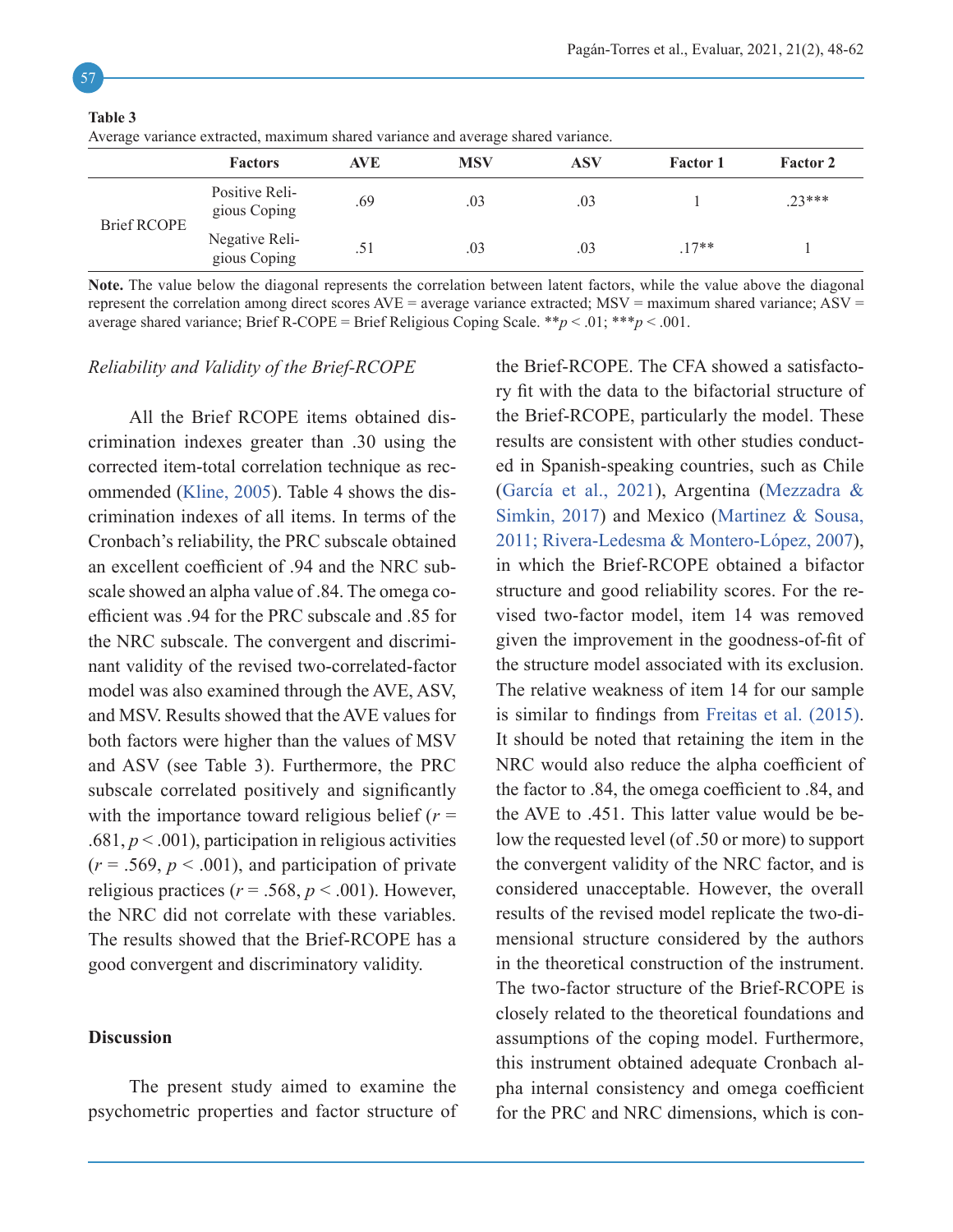#### **Table 4**

Item discrimination indexes and confidence intervals for factor loadings.

| Items of the Brief R-COPE (in Spanish)                                                    | $r_{\rm{bis1}}$ | $r_{bis2}$ | β   | 95% $CI_{ch}$ |
|-------------------------------------------------------------------------------------------|-----------------|------------|-----|---------------|
| 1. Busqué una conexión más fuerte con Dios.                                               | .87             |            | .92 | $.90 - .95$   |
| 2. Busqué el amor y cuidado de Dios.                                                      | .90             |            | .94 | $.93 - .96$   |
| 3. Busqué ayuda de Dios para soltar mi coraje.                                            | .80             |            | .83 | $.79-.88$     |
| 4. Intenté resolver la situación de la mano de Dios.                                      | .87             |            | .90 | $.88 - .93$   |
| 5. Traté de ver cómo Dios podría estar tratando de fortalecerme en esta<br>situación.     | .80             |            | .82 | $.78-.87$     |
| 6. Pedí perdón por mis pecados.                                                           | .71             |            | .72 | $.66 - .78$   |
| 7. Me enfoqué en la religión para dejar de preocuparme por mis problemas.                 | .61             |            | .63 | $.57-.69$     |
| 8. Me pregunté si Dios me había abandonado.                                               |                 | .73        | .81 | $.74-.88$     |
| 9. Sentí que Dios me había castigado por mi falta de devoción (consagración o<br>fervor). |                 | .71        | .81 | $.74-.89$     |
| 10. Me pregunté qué hice para que Dios me castigara así.                                  |                 | .80        | .90 | $.86 - .95$   |
| 11. Dudé del amor de Dios por mí.                                                         |                 | .66        | .72 | $.62-.81$     |
| 12. Me pregunté si mi iglesia me había abandonado.                                        |                 | .43        | .43 | $.29 - .57$   |
| 13. Decidí que el diablo (Satanás, Lucifer o el mal) había hecho que esto<br>sucediera.   |                 | .45        | .46 | $.34 - .59$   |

**Note.** N = 302.  $r_{\text{bis1}}$  = corrected item-total correlations of items with the positive *religious coping factor*;  $r_{\text{his2}}$  = corrected item-total correlations of items with the negative religious coping factor (revised two-factor model);  $β =$  standardized regression coefficient for each item with its respective factor in the revised two-factor model;  $CI_{sb} =$  confidence interval with the Satorra-Bentler correction for non-normality; Brief R-COPE = Brief Religious Coping Scale. All coefficients are statistically significant at  $p < .001$ .

sistent with previous psychometric data about the scale when used with Puerto Ricans (Colón-Rivera, 2014). All the items obtained an adequate discrimination index. The AVE, MSV and ASV of the subscales were excellent, showing a good concurrent, convergent, and discriminant validity. The data suggest that the Brief-RCOPE is a reliable and valid instrument to measure RC strategies among Puerto Rican adults, particularly if item 14 is excluded.

Despite the fact there is a religious coping measure validated with Puerto Rican samples (González-Rivera & Pagán-Torres, 2018), the measure is based in the [Lazarus and Folkman](#page-13-9) [\(1986\)](#page-13-9) theoretical model of external and internal coping strategies. However, the Brief RCOPE is based on the Pargament theoretical model of positive and negative religious coping strategies ([Pargament, 1997](#page-13-3)). In fact, this is the original model that conceptualized the religious coping strategies as a variable of study. Furthermore, the Brief-RCOPE is a measure widely used in a diversity of countries to measure RC. Therefore, the examination of its reliability, validity and factor structure is essential to promoting the scientific study of religion and spirituality in Puerto Rico, as well as to comparing the findings from studies conducted in other countries to the results ob-

58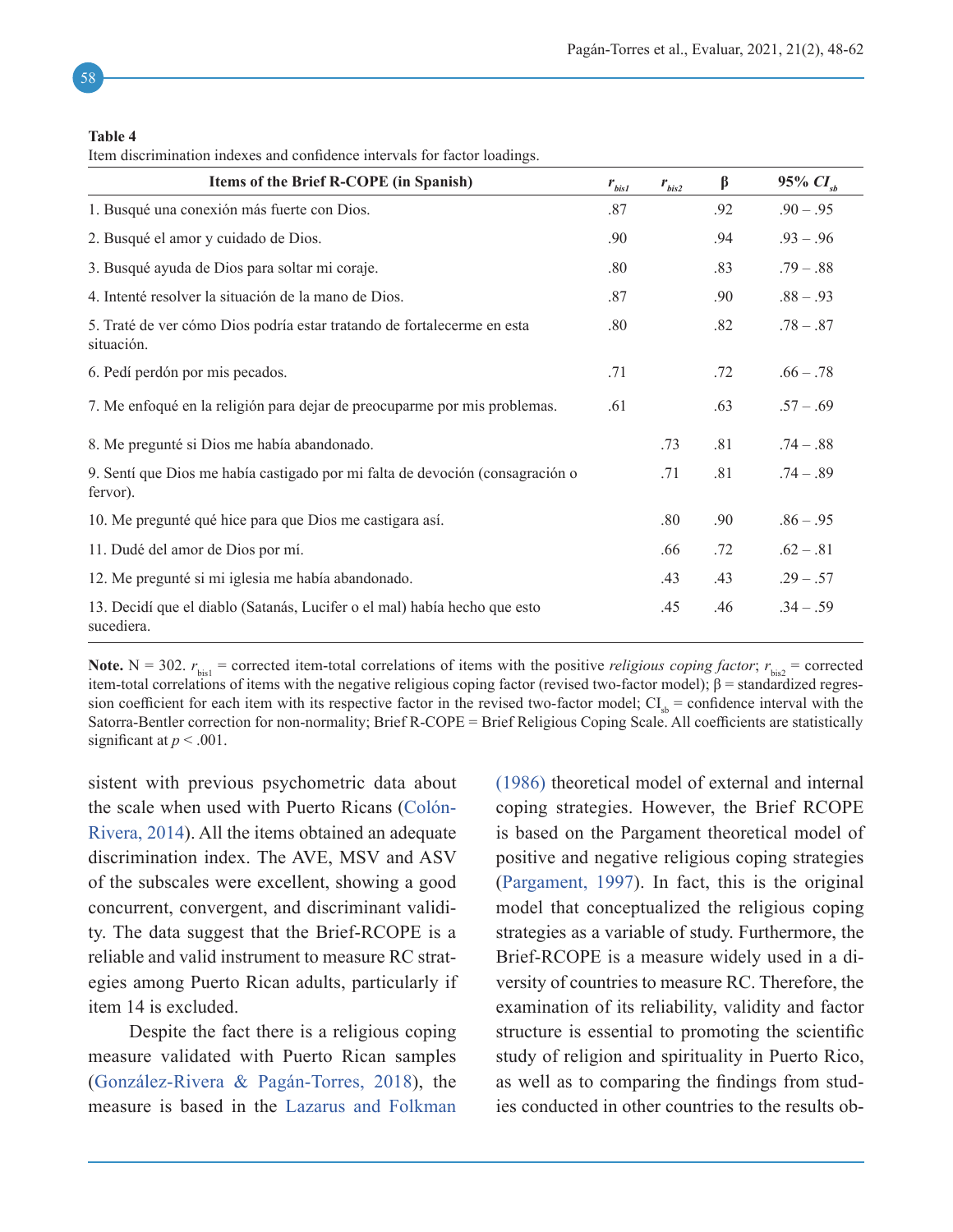tained in Puerto Rico.

 The Brief-RCOPE may be used in a clinical and research context with clinical and non-clinical samples. In the clinical setting, this measure may be used as a tool for screening religious strategies with high precision and in a short time. Another advantage of this measure is that it provides the opportunity to simultaneously administer a battery of other religious/spiritual and mental health measures (for clinical or research purposes) to explore additional constructs that are positively and negatively associated with RC. The findings provide preliminary evidence of the validity and factor structure of the Brief-RCOPE in the Puerto Rican context. This study adds support to the relevance of conducting additional research in Puerto Rico aimed to evaluate the relationship that PRC and NRC dimensions may have with mental health variables in clinical and non-clinical samples.

Our study has several limitations. First, the participants in the study were not randomly recruited. Instead, we used a non-probabilistic convenience recruitment method. Therefore, our sample is not representative of the Puerto Rican adult population. Second, we did not evaluate the reliability of the instrument over time (using a test-retest strategy). However, we did evaluate Cronbach alpha consistency and McDonald's omega coefficient. In addition, digital recruitment allowed us to amplify the diversity of the sample in terms of sociodemographic characteristics and sample size. Moreover, we used advanced statistical techniques with CFA and an adequate sample size to provide empirical strength to our results. Third, the number of women participants was significantly higher than the number of men participants in this study. Further studies should consider exploring factorial invariance and external validity (correlations with other psychological variables), among other relevant analyses. In

addition, future research should consider working with religious samples, as working with university students or the general population is one of the main limitations within the field of Psychology of Religion and Spirituality ([Kapuscinski & Masters,](#page-13-14) [2010](#page-13-14)). Despite the limitations mentioned above, the results of this study provide relevant and preliminary information on the psychometric properties and factor structure of the Brief RCOPE in Puerto Rican adults. In addition, we suggest future research to focus on using a diversity of psychological measures that have been positively and negatively associated with RC to examine the nature of PRC and NRC strategies as potential protective or risk factors in diverse populations.

## <span id="page-11-0"></span>**Conclusion**

This is the first study aimed to examine the psychometric properties and factor structure of the Brief-RCOPE in Puerto Ricans. Our findings revealed that the Spanish Brief-RCOPE used in Puerto Rico has excellent psychometric properties and essentially replicates the two-dimensional factor structure. These findings support the applicability of the Brief-RCOPE within the Puerto Rican population. Future studies could further explore the relevance of Brief-RCOPE dimensions with other religious/spiritual measures and mental health outcomes in Puerto Rican clinical (outpatient) and non-clinical samples. This research represents a significant contribution to the scientific study of religion and spirituality in Puerto Rico. In summary, the Brief-RCOPE is a reliable and valid measure, easy to administer, that may be used in any research and/or clinical setting to explore religious coping strategies and their potential status as protective or risk factors on mental health.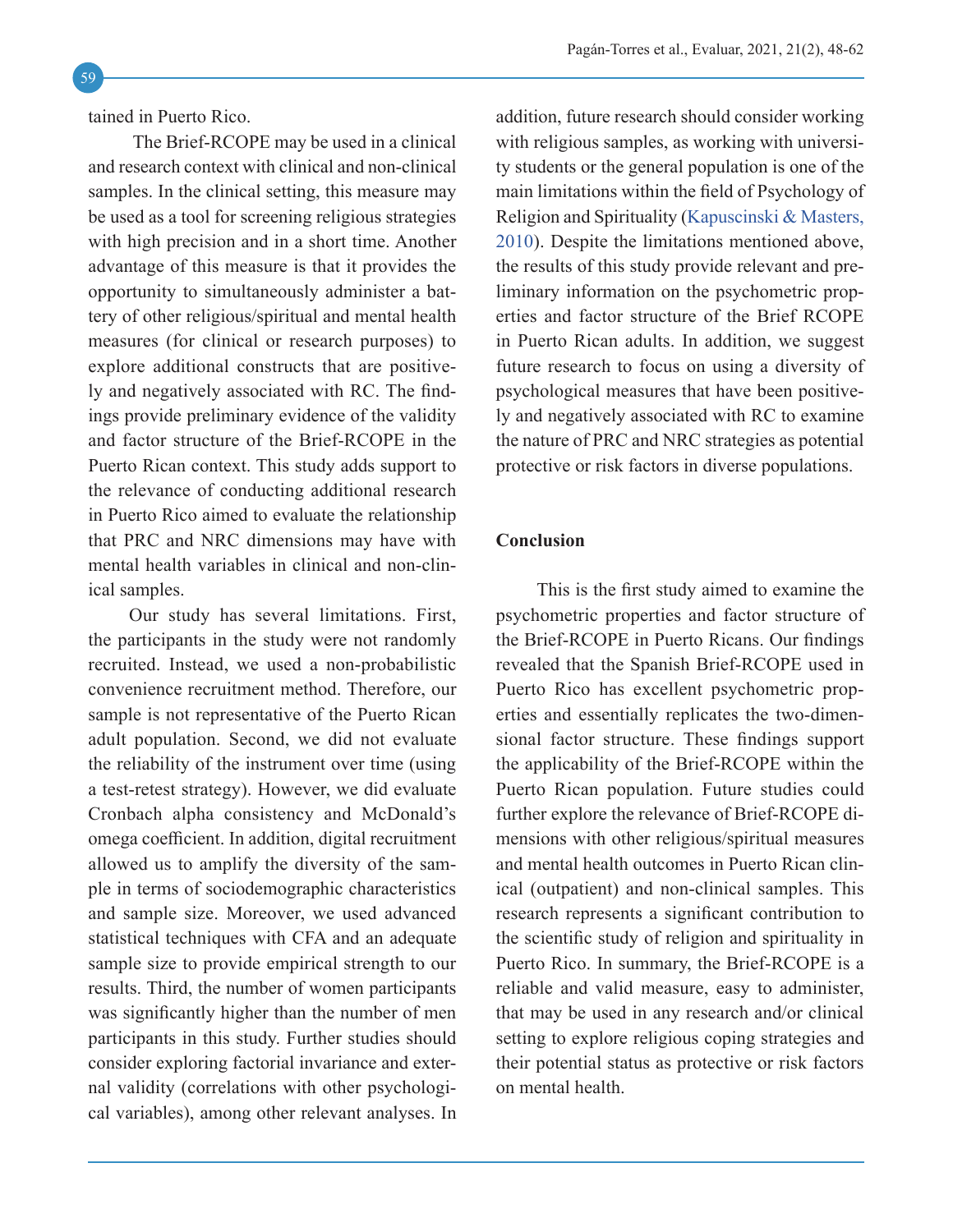#### <span id="page-12-0"></span>**References**

- Agosto-Cintrón, N. (1996). *Religión y cambio social en Puerto Rico: 1898-1940* [Religion and social change in Puerto Rico]. San Juan, Puerto Rico: Huracán.
- <span id="page-12-4"></span>Al-Hadethe, A., Hunt, N., Thomas, S., & Al-Qaysi, A. (2016). Cross-cultural validation and psychometric properties of the Arabic Brief Religious Coping Scale (A-BRCS). *Journal of Religion and Health, 55*(1), 16-25. doi: [10.1007/s10943-014-9963-7](https://link.springer.com/article/10.1007/s10943-014-9963-7)
- <span id="page-12-3"></span>American Psychiatric Association. (2013). Diagnostic and statistical manual of mental disorders (5<sup>th</sup> ed.). doi: [10.1176/appi.books.9780890425596](https://dsm.psychiatryonline.org/doi/book/10.1176/appi.books.9780890425596)
- <span id="page-12-2"></span>Bonelli, R. M., & Koenig, H. G. (2013). Mental disorders, religion and spirituality 1990 to 2010: A systematic evidence-based review. *Journal of Religion and Health, 52*(2), 657-673. doi: [10.1007/](https://link.springer.com/article/10.1007%2Fs10943-013-9691-4) [s10943-013-9691-4](https://link.springer.com/article/10.1007%2Fs10943-013-9691-4)
- <span id="page-12-10"></span>Cohen, J. (1988). Statistical power analysis for the behavioral sciences (2nd ed.). Mahwah, NJ: Lawrence Erlbaum Associates.
- Colón-Rivera, Y. (2014). *Traducción, adaptación cultural y validación del Brief Religious Coping Scale en una muestra de puertorriqueños/as* [Translation, cultural adaptation and validation of the Brief Religious Coping Scale in a sample of Puerto Ricans] (Doctoral Dissertation). Ponce Health Sciences University, Ponce, Puerto Rico.
- <span id="page-12-7"></span>DeVellis, R. F. (2017). *Scale development: Theory and applications* (4<sup>th</sup> ed.). Thousand Oaks, CA: Sage.
- <span id="page-12-5"></span>Esperandio, M. R. G., Escudero, F. T., Fernandes, M. L., & Pargament, K. I. (2018). Brazilian validation of the Brief Scale for Spiritual/Religious Coping-SRCOPE-14. *Religions, 9*(1), 31. doi: [10.3390/](https://www.mdpi.com/2077-1444/9/1/31) [rel9010031](https://www.mdpi.com/2077-1444/9/1/31)
- <span id="page-12-9"></span>Fornell, C., & Bookstein, F. L. (1982). Two structural equation models: LISREL and PLS applied to consumer exit-voice theory. *Journal of Marketing Research, 19*(4), 440-452. doi: [10.2307/3151718](https://www.jstor.org/stable/3151718?origin=crossref)
- <span id="page-12-8"></span>Fornell, C., & Larcker, D. F. (1981). Evaluating structural equation models with unobservable variables and

measurement error. *Journal of Marketing Research, 18*(1), 39-50. doi: [10.2307/3151312](https://www.jstor.org/stable/3151312?origin=crossref)

- <span id="page-12-6"></span>Freitas, T. H., Hyphantis, T. N., Andreoulakis, E., Quevedo, J., Miranda, H. L., Alves, G. S., … & Carvalho, A. F. (2015). Religious coping and its influence on psychological distress, medication adherence, and quality of life in inflammatory bowel disease. *Revista Brasileira de Psiquiatria, 37*(3), 219-227. doi: [10.1590/1516-4446-2014-1507](https://www.scielo.br/j/rbp/a/fQDZzZ6bKQDx6bMzKmrbqjt/?lang=en)
- García, F. E., Oyanedel, J. C., Páez, D., & Arias, P. R. (2021). Psychometric properties of the Brief Religious Coping Scale (Brief-RCOPE) in Chilean adults exposed to stressful events. *Journal of Religion and Health, 60*(1), 475-487. doi: [10.1007/](https://link.springer.com/article/10.1007%2Fs10943-019-00976-7) [s10943-019-00976-7](https://link.springer.com/article/10.1007%2Fs10943-019-00976-7)
- <span id="page-12-1"></span>Gerber, M. M., Boals, A., & Schuettler, D. (2011). The unique contributions of positive and negative religious coping to posttraumatic growth and PTSD. *Psychology of Religion and Spirituality, 3*(4), 298- 307. doi: [10.1037/a0023016](https://doi.apa.org/doiLanding?doi=10.1037%2Fa0023016)
- Gonçalves, J. P. B., Lucchetti, G., Menezes, P. R., & Vallada, H. (2015). Religious and spiritual interventions in mental health care: A systematic review and meta-analysis of randomized controlled clinical trials. *Psychological Medicine, 45*(14), 2937-2949. doi: [10.1017/S0033291715001166](https://www.cambridge.org/core/journals/psychological-medicine/article/religious-and-spiritual-interventions-in-mental-health-care-a-systematic-review-and-metaanalysis-of-randomized-controlled-clinical-trials/B26314DC89133A3FA4CC4220B6A5FBCF)
- González-Rivera, J. A., & Pagán-Torres, O. M. (2018). Desarrollo y validación de un instrumento para medir estrategias de afrontamiento religioso [Development and validation of an instrument for measuring religious coping strategies]. *Revista Evaluar, 18*(1), 70- 86. doi: [10.35670/1667-4545.v18.n1.19771](https://revistas.unc.edu.ar/index.php/revaluar/article/view/19771)
- González-Rivera, J. A., Pagán-Torres, O. M., Soto-Rodríguez, N. E., Rodríguez-Torres, E., Maymí-Guadalupe, L. G., & Rodríguez-Rivera, N. N. (2019). Espiritualidad y religiosidad en revistas puertorriqueñas de psicología: Un análisis bibliométrico [Spirituality and religiosity in Puerto Rican journals of psychology: A bibliometric analysis]. *Ciencias de la Conducta, 34*(1), 1-38. Retrieved from [https://](https://cienciasdelaconducta.org/index.php/cdc) [cienciasdelaconducta.org/index.php/cdc](https://cienciasdelaconducta.org/index.php/cdc)

60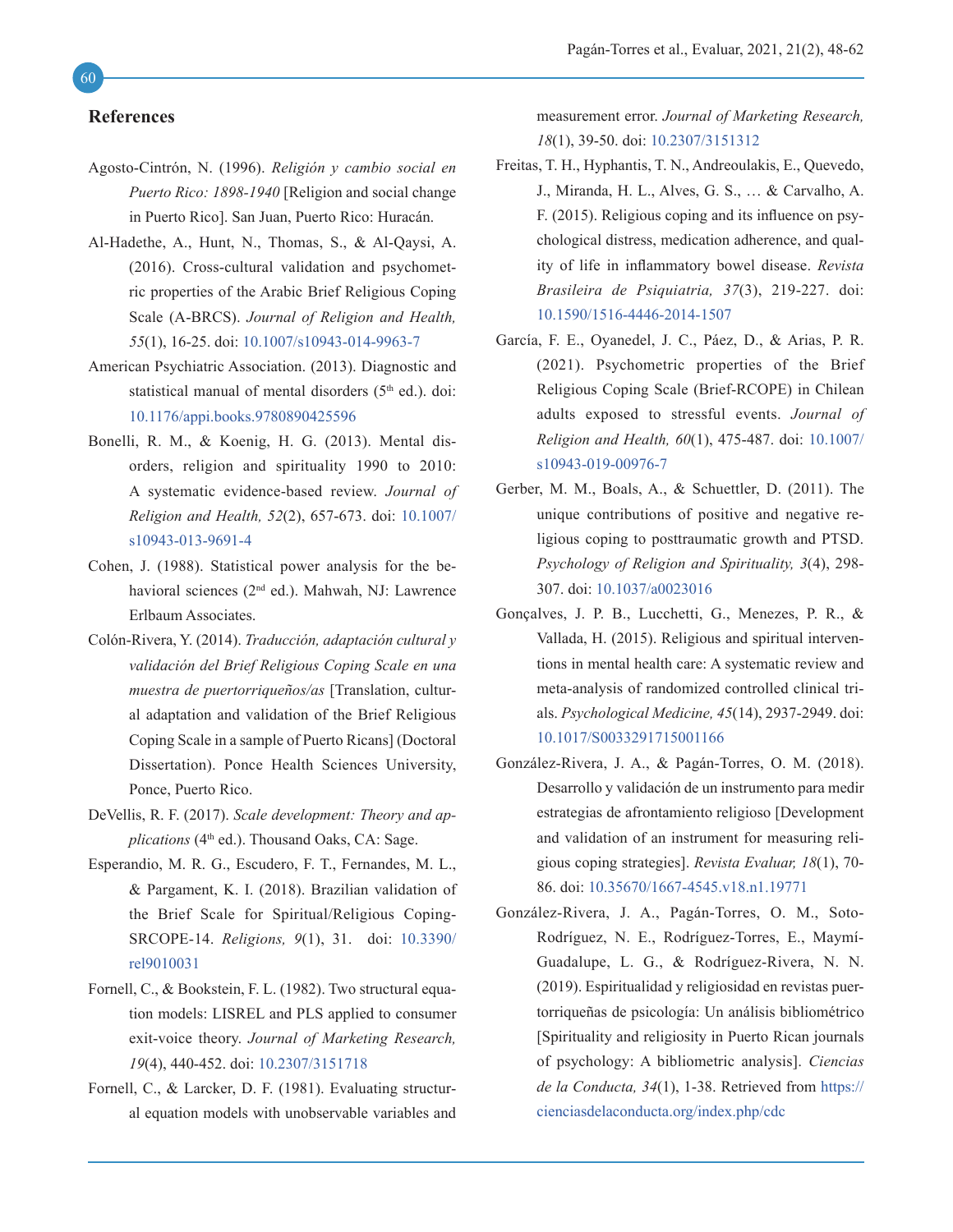- <span id="page-13-12"></span>Hooper, D., Coughlan, J., & Mullen, M. R. (2008). Structural equation modelling: Guidelines for determining model fit. *The Electronic Journal of Business Research Methods, 6*(1), 53-60. Retrieved from <https://academic-publishing.org/index.php/ejbrm>
- <span id="page-13-10"></span>IBM Corp. (2020). IBM SPSS Statistics for Windows (Version 27.0). [Computer software]. Armonk, NY: IBM Corp.
- <span id="page-13-14"></span>Kapuscinski, A. N., & Masters, K. S. (2010). The current status of measures of spirituality: A critical review of scale development. *Psychology of Religion and Spirituality, 2*(4), 191-205. doi: [10.1037/a0020498](https://doi.apa.org/doiLanding?doi=10.1037%2Fa0020498)
- <span id="page-13-13"></span>Kline, R. B. (2011). *Principles and practice of structural equation modeling* (3rd ed.). New York, NY: The Guilford Press.
- <span id="page-13-11"></span>Kline, T. J. B. (2005). *Psychological testing: A practical approach to design and evaluation.* Thousand Oaks, CA: Sage.
- <span id="page-13-0"></span>Koenig, H. G. (2012). Religion, spirituality, and health: The research and clinical implications. *International Scholarly Research Notices*, Article ID 278730, 1-33. doi: [10.5402/2012/278730](https://www.hindawi.com/journals/isrn/2012/278730/)
- <span id="page-13-1"></span>Koenig, H. G. (2015). Religion, spirituality, and health: A review and update. *Advances in Mind-Body Medicine, 29*(3), 19-26. Retrieved from [https://ad](https://advances-journal.com)[vances-journal.com](https://advances-journal.com)
- <span id="page-13-9"></span>Lazarus, R. S., & Folkman, S. (1986). *Estrés y procesos cognitivos* [Stress and cognitive proccess]. Barcelona, España: Martínez Roca.
- <span id="page-13-7"></span>Martinez, N. C., & Sousa, V. D. (2011). Cross-cultural validation and psychometric evaluation of the Spanish Brief Religious Coping Scale (S-BRCS). *Journal of Transcultural Nursing, 22*(3), 248-256. doi: [10.1177/1043659611404426](https://journals.sagepub.com/doi/10.1177/1043659611404426)
- <span id="page-13-8"></span>Mezzadra, J., & Simkin, H. (2017). Validación de la Escala Abreviada de Afrontamiento Religioso Brief-RCOPE en el contexto argentino en estudiantes de confesión católica [Validation of the Brief Scale of Religious Coping Brief-RCOPE in the Argentine context in students of catholic denomination]. *Revista Evaluar, 17*(1), 18-28. doi: [10.35670/1667-](https://revistas.unc.edu.ar/index.php/revaluar/article/view/17071)

[4545.v17.n1.17071](https://revistas.unc.edu.ar/index.php/revaluar/article/view/17071) 

- <span id="page-13-5"></span>Mohammadzadeh, A., & Najafi, M. (2016). Factor analysis and validation of the Brief Religious Coping Scale (Brief-RCOPE) in Iranian university students. *Mental Health, Religion & Culture, 19*(8), 911-919. doi: [10.1080/13674676.2017.1282445](https://www.tandfonline.com/doi/abs/10.1080/13674676.2017.1282445?journalCode=cmhr20)
- <span id="page-13-2"></span>Oman, D., & Syme, S. L. (2018). Weighing the evidence: What is revealed by 100+ meta-analyses and systematic reviews of religion/spirituality and health? In D. Oman (Ed.). Why religion and spirituality matter for public health: Evidence, implications and resources  $(2<sup>nd</sup>$  ed., pp. 261-282). doi: [10.1007/978-3-319-73966-3](https://link.springer.com/book/10.1007%2F978-3-319-73966-3)
- Pagán-Torres, O. M., & González-Rivera, J. A. (2019). Desarrollo de medidas religiosas y espirituales en Puerto Rico: Una revisión [Development of religious and spiritual measures in Puerto Rico: A review]. *Ciencias de la Conducta, 34*(1), 153-182. Retrieved from <https://cienciasdelaconducta.org/index.php/cdc>
- Pagán-Torres, O. M., Sánchez-Galarza, A., Tollinchi-Natali, N., & González-Rivera, J. A. (2017). Evaluando la relación entre la religiosidad y la salud mental en Puerto Rico: Una revisión sistemática [Evaluating the relationship between religiosity and mental health in Puerto Rico: A systematic review]. *Ciencias de la Conducta, 32*(1), 128-152. Retrieved from [http://](http://bookshelf.albizu.edu/pdf) [bookshelf.albizu.edu/pdf](http://bookshelf.albizu.edu/pdf)
- <span id="page-13-6"></span>Paika, V., Andreoulakis, E., Ntountoulaki, E., Papaioannou, D., Kotsis, K., Siafaka, V., ... & Hyphantis, T. (2017). The Greek-Orthodox version of the Brief Religious Coping (B-RCOPE) instrument: Psychometric properties in three samples and associations with mental disorders, suicidality, illness perceptions, and quality of life. *Annals of General Psychiatry, 16*(1). doi: [10.1186/s12991-017-0136-4](https://annals-general-psychiatry.biomedcentral.com/articles/10.1186/s12991-017-0136-4)
- <span id="page-13-3"></span>Pargament, K. (1997). *The psychology of religion and coping. Theory, research, practice.* New York, NY: The Guilford Press.
- <span id="page-13-4"></span>Pargament, K., Feuille, M., & Burdzy, D. (2011). The Brief RCOPE: Current psychometric status of a short measure of religious coping. *Religions, 2*(1), 51-76. doi: